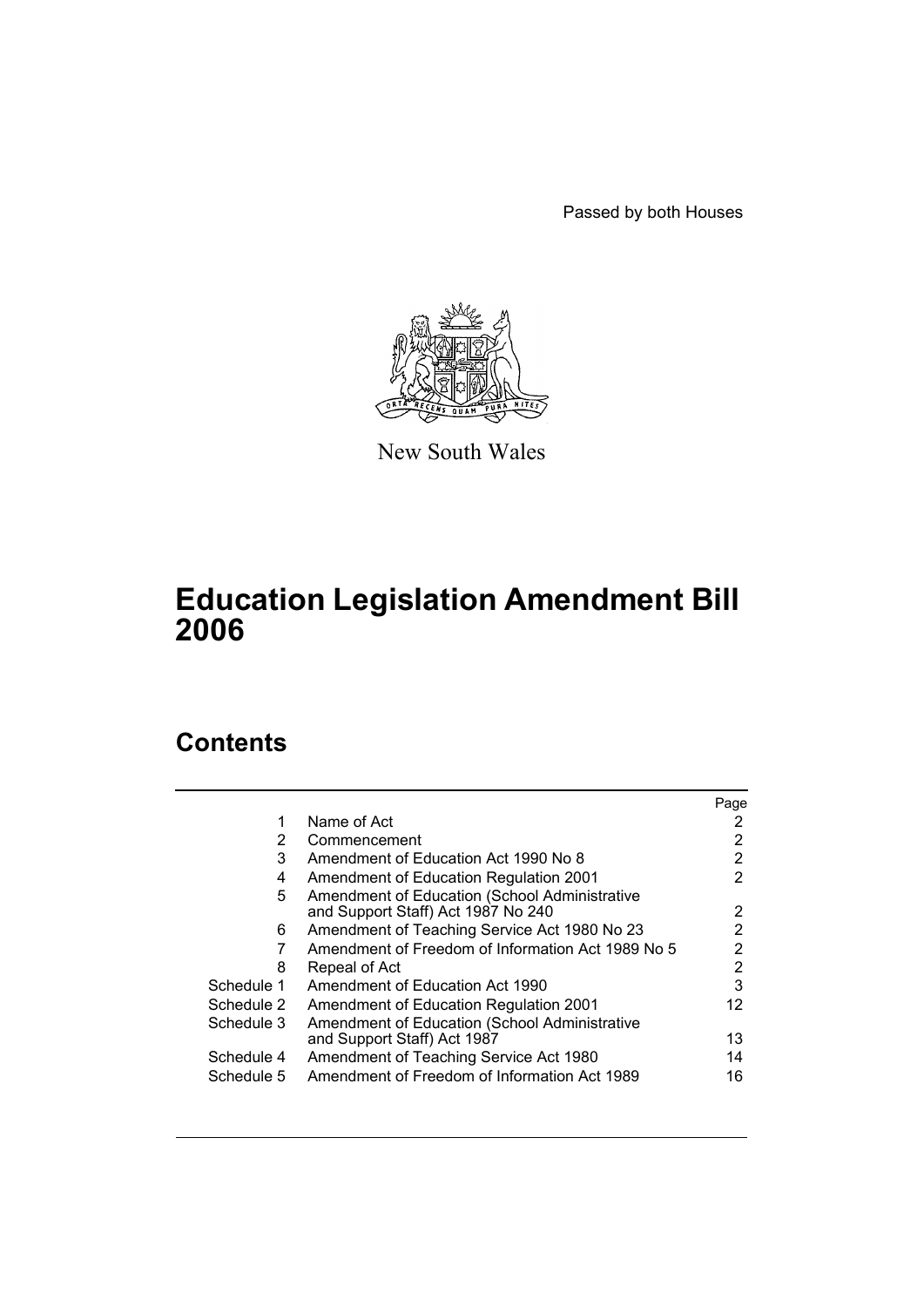*I certify that this PUBLIC BILL, which originated in the LEGISLATIVE ASSEMBLY, has finally passed the LEGISLATIVE COUNCIL and the LEGISLATIVE ASSEMBLY of NEW SOUTH WALES.*

> *Clerk of the Legislative Assembly. Legislative Assembly, Sydney, , 2006*



New South Wales

# **Education Legislation Amendment Bill 2006**

Act No , 2006

An Act to amend the *Education Act 1990* with respect to students, with respect to compulsory schooling and with respect to reports; to amend the *Education (School Administrative and Support Staff) Act 1987* with respect to delegations; to amend the *Teaching Service Act 1980* with respect to the making of regulations under that Act; to amend the *Freedom of Information Act 1989* in relation to information about students; and for other purposes.

*I have examined this Bill, and find it to correspond in all respects with the Bill as finally passed by both Houses.*

*Chairman of Committees of the Legislative Assembly.*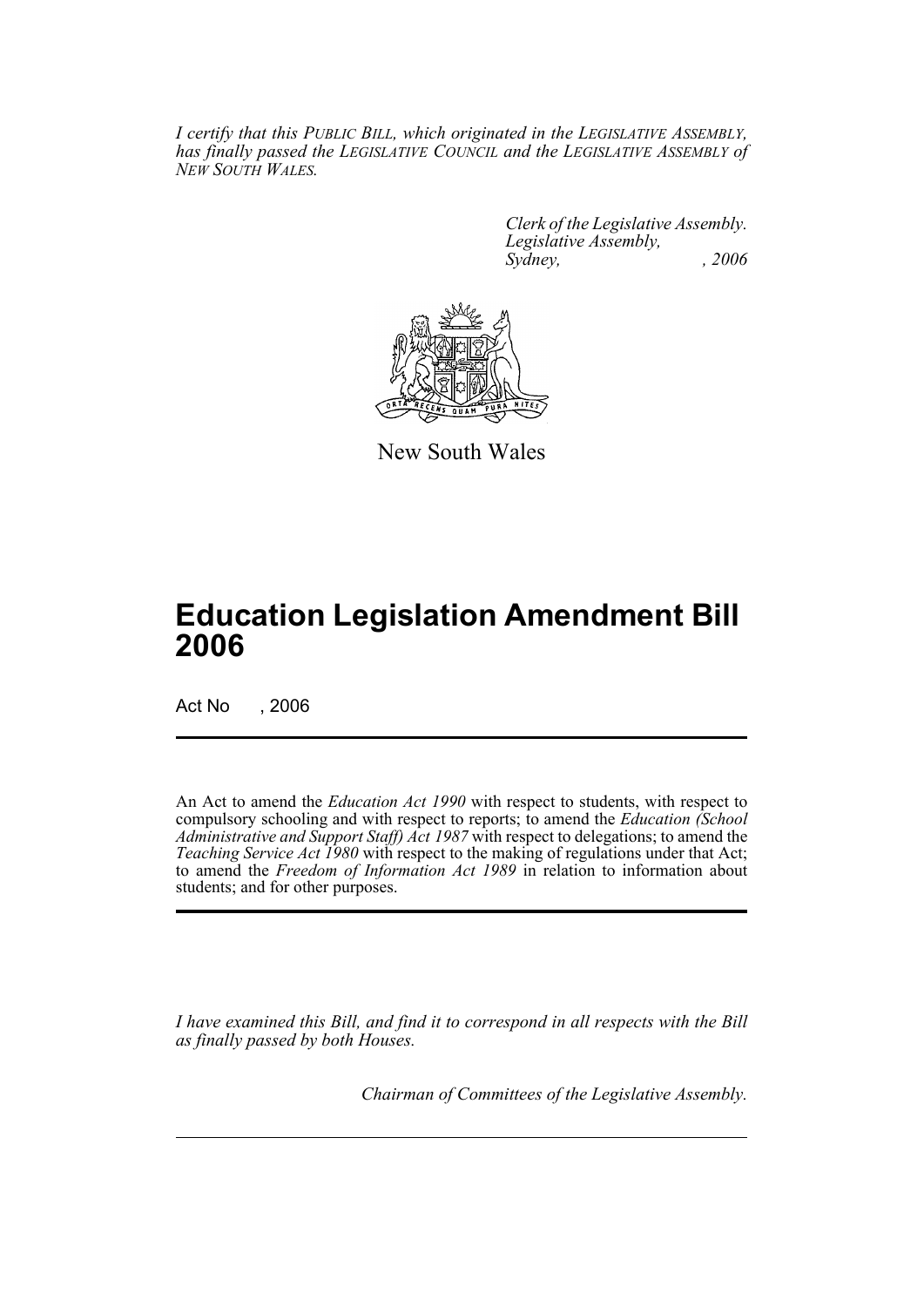#### <span id="page-2-0"></span>**The Legislature of New South Wales enacts:**

#### **1 Name of Act**

This Act is the *Education Legislation Amendment Act 2006*.

#### <span id="page-2-1"></span>**2 Commencement**

- (1) This Act commences on the date of assent to this Act, except as provided by this section.
- (2) Section 7 and Schedules 1 [5] and 5 commence on a day or days to be appointed by proclamation.

#### <span id="page-2-2"></span>**3 Amendment of Education Act 1990 No 8**

The *Education Act 1990* is amended as set out in Schedule 1.

#### <span id="page-2-3"></span>**4 Amendment of Education Regulation 2001**

The *Education Regulation 2001* is amended as set out in Schedule 2.

#### <span id="page-2-4"></span>**5 Amendment of Education (School Administrative and Support Staff) Act 1987 No 240**

The *Education (School Administrative and Support Staff) Act 1987* is amended as set out in Schedule 3.

### <span id="page-2-5"></span>**6 Amendment of Teaching Service Act 1980 No 23**

The *Teaching Service Act 1980* is amended as set out in Schedule 4.

### <span id="page-2-6"></span>**7 Amendment of Freedom of Information Act 1989 No 5**

The *Freedom of Information Act 1989* is amended as set out in Schedule 5.

### <span id="page-2-7"></span>**8 Repeal of Act**

- (1) This Act is repealed on the day following the day on which all of the provisions of this Act have commenced.
- (2) The repeal of this Act does not, because of the operation of section 30 of the *Interpretation Act 1987*, affect any amendment made by this Act.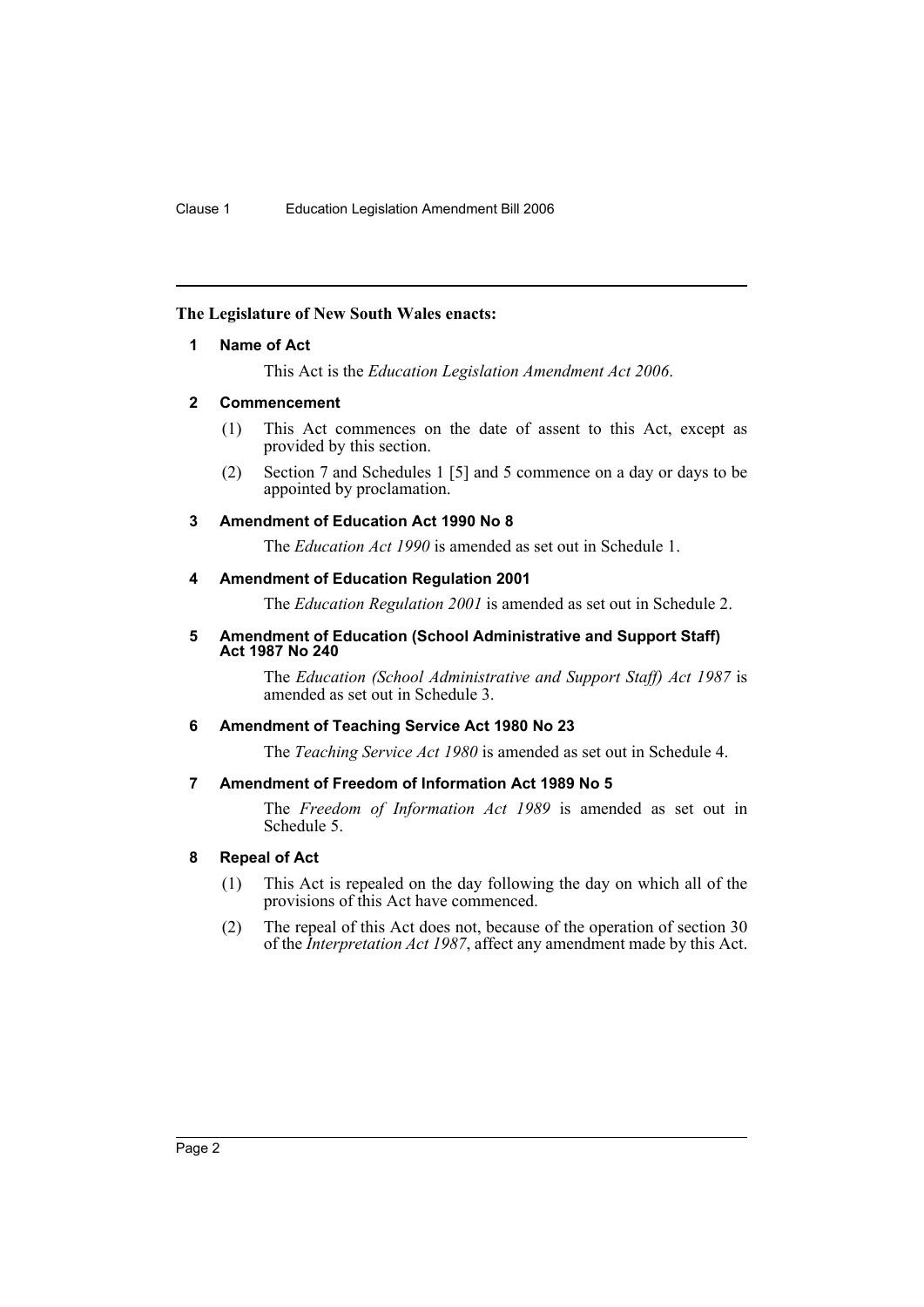Amendment of Education Act 1990 Schedule 1

# <span id="page-3-0"></span>**Schedule 1 Amendment of Education Act 1990**

(Section 3)

### **[1] Section 3 Definitions**

Insert in alphabetical order in section 3 (1):

*Director-General* means the Director-General of the Department of Education and Training.

*TAFE establishment* has the same meaning as it has in the *Technical and Further Education Commission Act 1990*.

#### **[2] Section 18A Publication of results of certain tests and other matters**

Omit "or other assessments" from section 18A (1) (b).

Insert instead "and related assessments".

## **[3] Section 18A (1A)**

Insert after section 18A (1):

(1A) The regulations may also make provision for or with respect to the extent to which information contained in periodic reports to parents on student achievement may be publicly revealed or must be kept confidential.

#### **[4] Sections 26 (1), (2) and (4), 28 (5) (b), 34 (3), 35 (3) and (5), 100 (2) (a), 116 (2) (c) and 119**

Omit "of School Education" wherever occurring.

## **[5] Part 5A**

Insert after section 26:

# **Part 5A Health and safety risks at schools arising from student behaviour**

# **Division 1 Preliminary**

**26A Definitions**

In this Part:

*enrolment* includes prospective and continuing enrolment. *guidelines* means the guidelines under Division 4.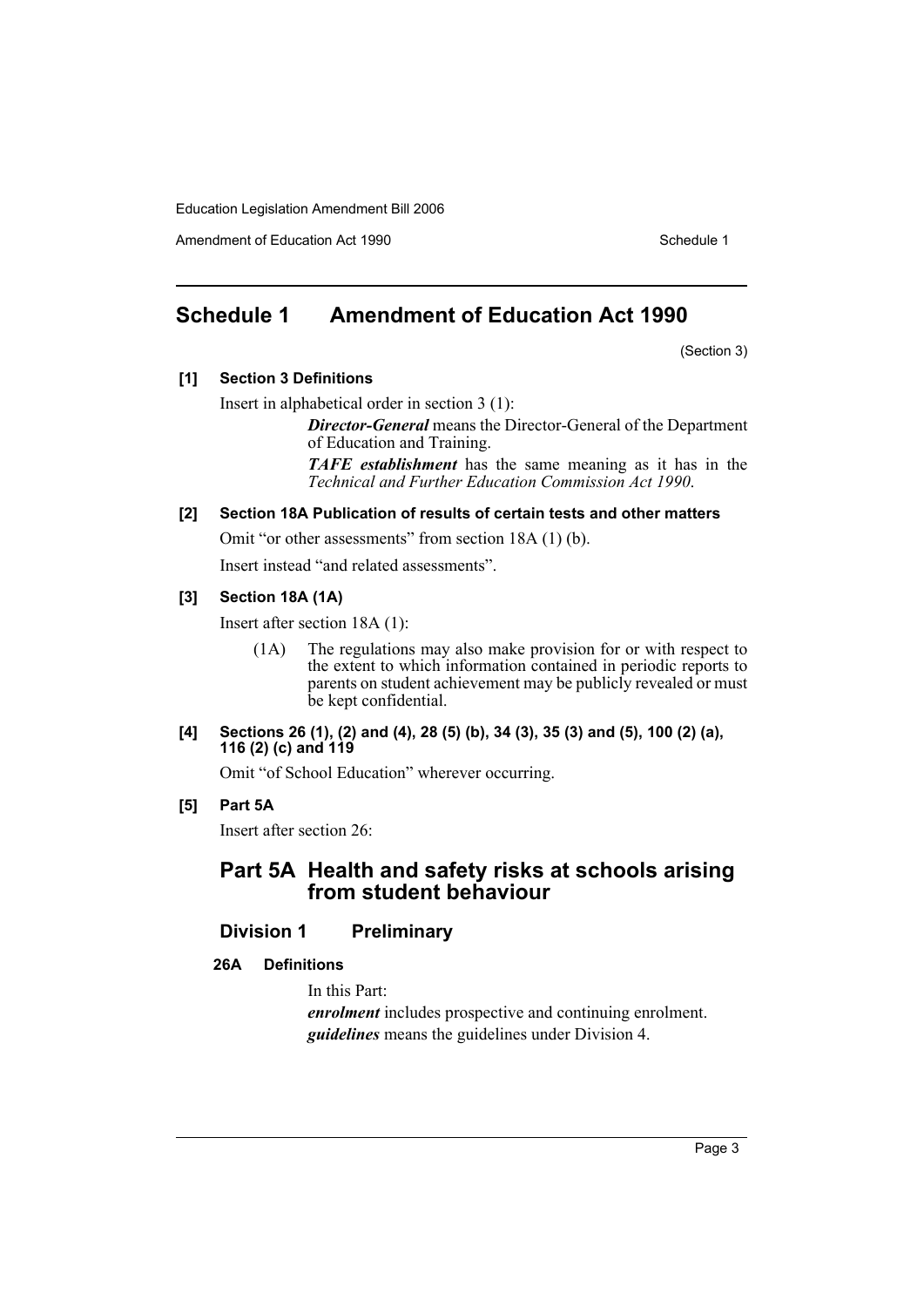Schedule 1 Amendment of Education Act 1990

*non-government schools authority* means an approved authority for a system of non-government schools within the meaning of section 40.

*relevant agency*—see section 26C.

*school* means a government school or a registered non-government school.

*student* includes:

- (a) a student who is above the age of 18 years, and
- (b) a prospective student.

## **Division 2 Obtaining information about students**

#### **26B Purpose of obtaining information about students**

- (1) Information may be obtained under this Division solely for the purposes of assisting the Director-General or schools:
	- (a) to assess whether the enrolment of a particular student at a school is likely to constitute a risk (because of the behaviour of the student) to the health or safety of any person (including the student), and
	- (b) to develop and maintain strategies to eliminate or minimise any such risk.
- (2) However, nothing in this Division operates to prevent the provision or disclosure of information as required or permitted by or under any other Act or law.

#### **26C Relevant agencies from which information may be obtained about students**

- (1) Information may be obtained in accordance with this Division from any one or more of the following (*relevant agencies*):
	- (a) schools,
	- (b) the Department of Education and Training,
	- (c) a non-government schools authority,
	- (d) the TAFE Commission and TAFE establishments,
	- (e) public health organisations within the meaning of the *Health Services Act 1997*,
	- (f) the Department of Ageing, Disability and Home Care,
	- (g) the Department of Community Services,
	- (h) the Department of Juvenile Justice,
	- (i) NSW Police,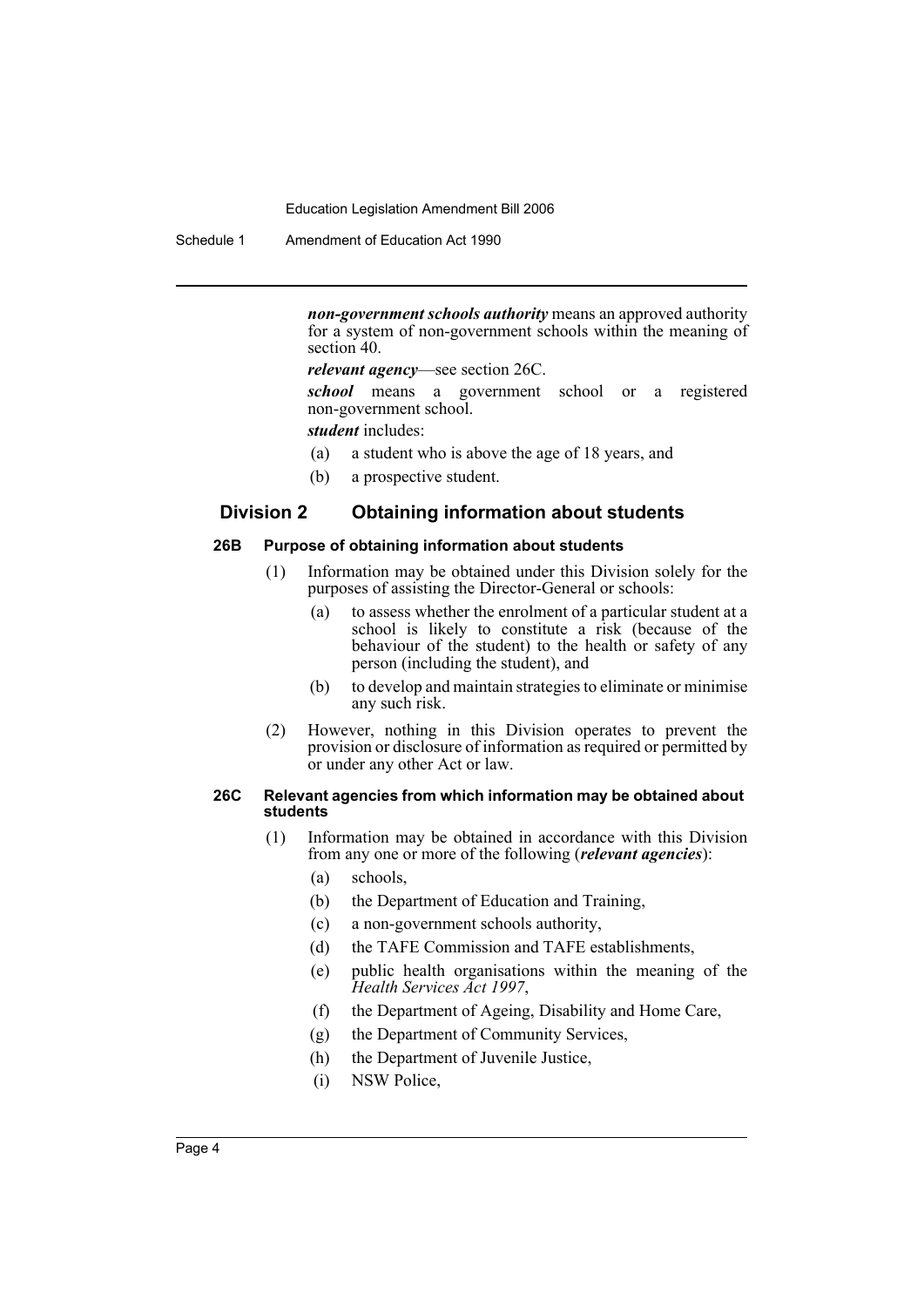- (j) any other agency prescribed by the regulations.
- (2) For the purposes of this Division, memoranda of understanding for the provision of information to:
	- (a) schools, or
	- (b) a non-government schools authority, or
	- (c) the Department of Education and Training,

may be entered into, in accordance with the guidelines, between any one or more relevant agencies.

#### **26D Obtaining information about particular students**

- (1) The Department of Education and Training, a non-government schools authority or a school may request a relevant agency to provide such information about a particular student as would assist in making an assessment, or developing or maintaining strategies, of the kind referred to in section 26B.
- (2) The Department, authority or school may provide the relevant agency with such information about the student as may assist the agency to provide the information sought.
- (3) A relevant agency has a duty to provide information sought under this section if the agency has the information in its possession or under its control.
- (4) Information obtained under this section may be passed on to other schools, the Department or a non-government schools authority (or to any other person or body as permitted by this Act or the guidelines).
- (5) Information of the kind referred to in subsection (1) may be provided by one school to another school at which the student concerned enrols:
	- (a) without the need for any request from the other school, and
	- (b) regardless of whether the information was obtained under this section or otherwise.
- (6) However, this section:
	- (a) does not authorise or require the provision of information if its disclosure is prohibited by:
		- (i) section 20G, 20P or 23 of the *Health Administration Act 1982*, or
		- (ii) section 29 (1) (f) of the *Children and Young Persons (Care and Protection) Act 1998*, and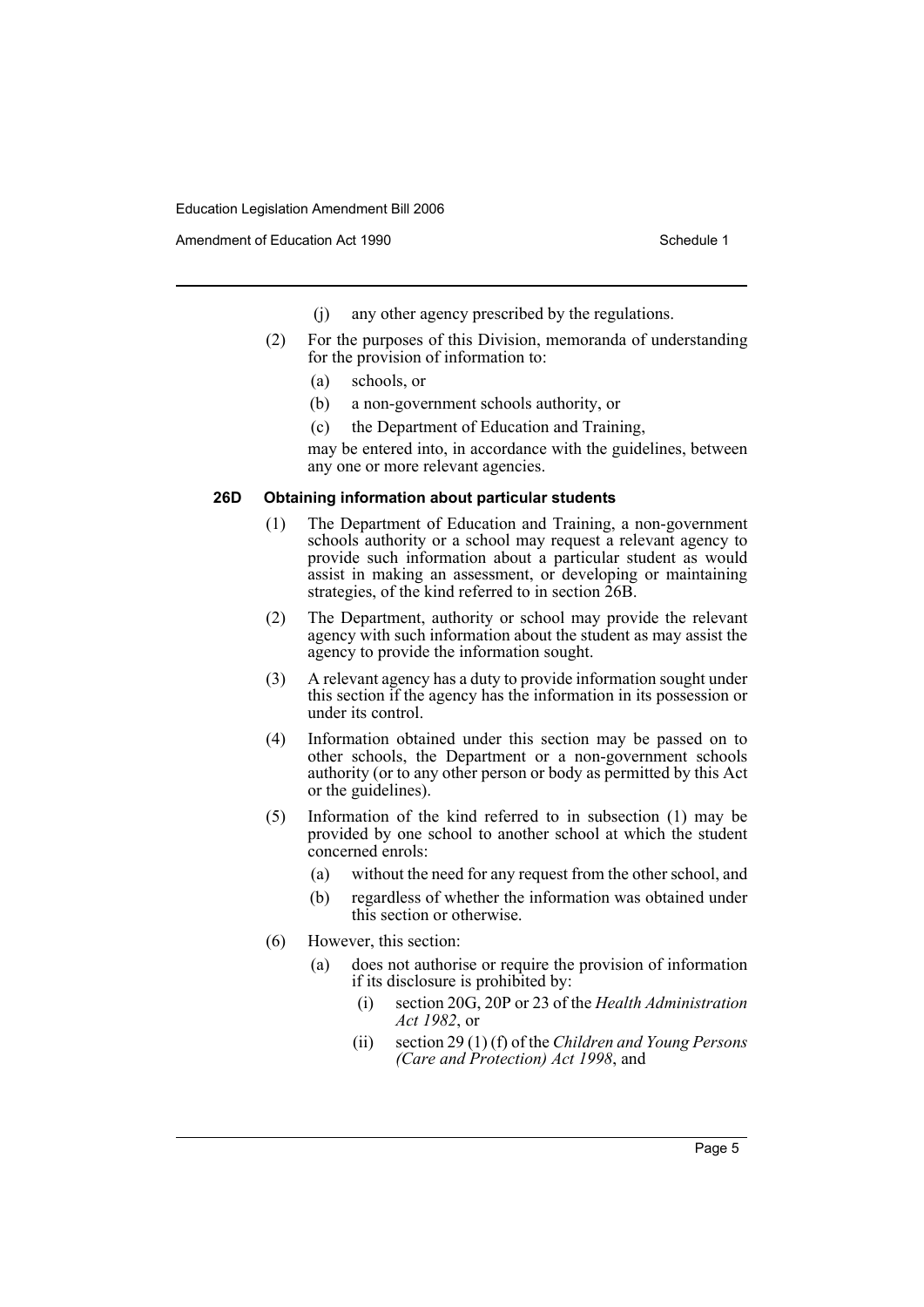Schedule 1 Amendment of Education Act 1990

(b) does not require the provision of information if the guidelines authorise the relevant agency to refuse to provide the information.

#### **26E Consultation during assessment of risk and development of strategies**

In making an assessment, and (if necessary) developing a strategy, referred to in section 26B, the Director-General or school (as the case may be) must, unless the guidelines otherwise provide:

- (a) consult the student concerned and the parents or a parent of the student, and
- (b) disclose to the student, parent or parents any relevant information obtained under this Division.

#### **26F No offence or liability for disclosure of information**

- (1) An Act or law that prohibits the disclosure of information does not operate to prevent the provision of information under this Division. This subsection applies unless its operation is expressly excluded by this or some other Act.
- (2) Subsection (1) does not apply to a disclosure of information that is prohibited by:
	- (a) section 20G, 20P or 23 of the *Health Administration Act 1982*, or
	- (b) section 29 (1) (f) of the *Children and Young Persons (Care and Protection) Act 1998*.
- (3) If information about a student is provided under this Division in good faith and with reasonable care:
	- (a) no liability for defamation is incurred because of the provision of the information, and
	- (b) the provision of the information does not constitute a ground for any other civil proceedings, and
	- (c) the provision of the information does not constitute a breach of professional etiquette or ethics or a departure from accepted standards of professional conduct.

**Note.** If the information is provided in the form of a document, the document is an *exempt document* for the purposes of the *Freedom of Information Act 1989* (except in relation to the student, the student's parents and any person nominated by the student or the student's parents)—see clause 20 (1) (h) and (4) of Schedule 1 to that Act.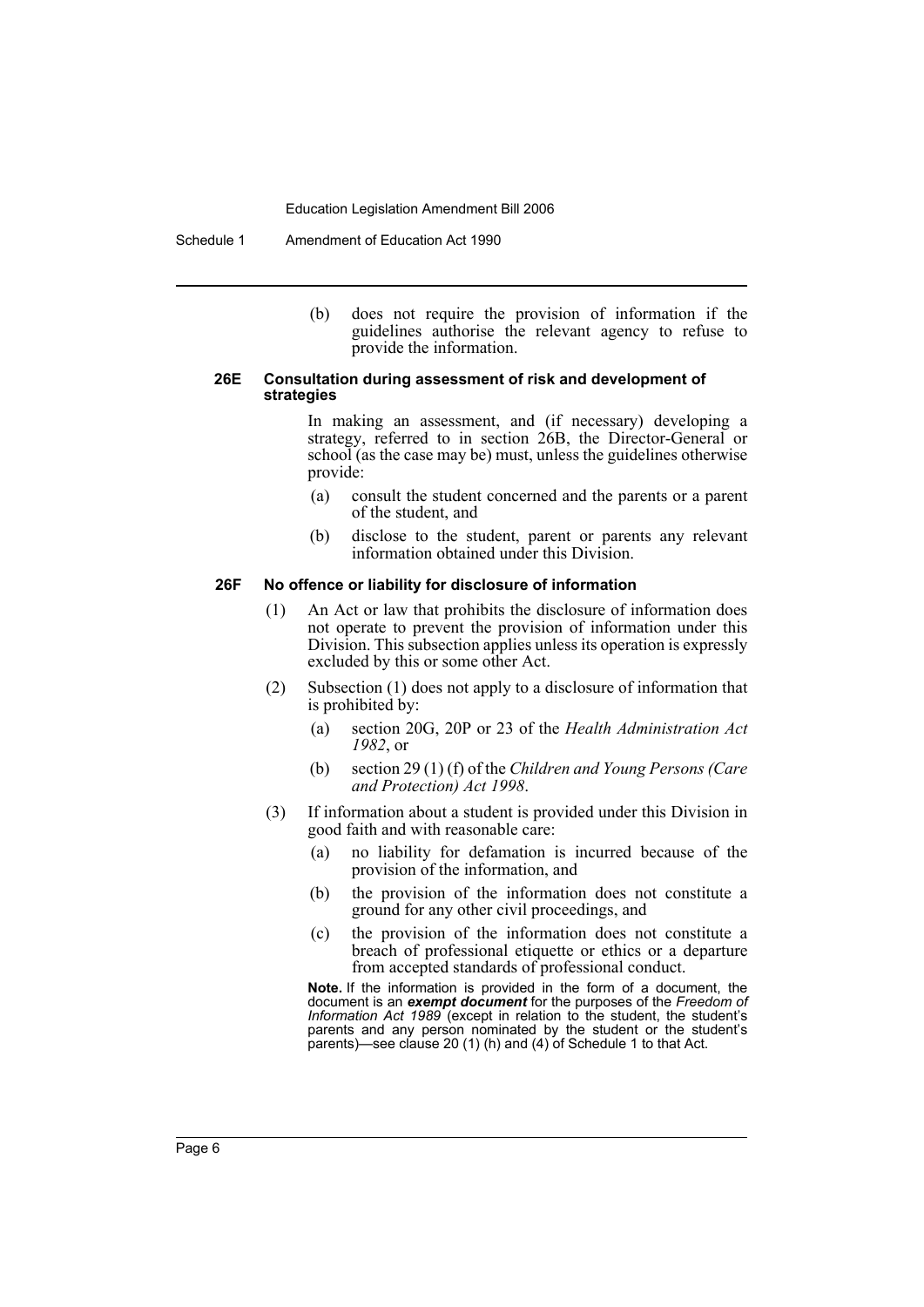Amendment of Education Act 1990 **Schedule 1** Schedule 1

# **Division 3 Directions about enrolment at government schools**

#### **26G Operation of Division**

- (1) This Division has effect despite any entitlement to enrolment at a government school under section 34 (1) or (2).
- (2) Nothing in this Division affects the operation of section 34 (4).

### **26H Directions about enrolment**

- (1) The Director-General may direct that a student is not to be enrolled at any government school other than a government school of a kind specified in the direction.
- (2) A direction under this section may be given only if the Director-General believes on reasonable grounds that the enrolment of the student otherwise than as permitted by the direction would constitute a risk (because of the behaviour of the student) to the health or safety of any person (including the student).
- (3) A student is not to be enrolled at a government school in contravention of a direction in force under this section.
- (4) Any facility conducted by the State for the purpose of educating students in Kindergarten or any of Years  $1-\overline{12}$  is taken to be a government school for the purpose of a direction under this section and, for that purpose, may be so referred to in the guidelines.

### **26I Representations by student, parents and others**

- (1) Before a direction is given under this Division:
	- (a) the Director-General must ensure that the student the subject of the proposed direction, the parents or a parent of the student and any other person identified in the guidelines for the purposes of this section:
		- (i) is given access to the information that gave rise to the proposed direction, and
		- (ii) is given written notice of the grounds for the proposed direction, and
		- (iii) is given an opportunity to make representations (whether oral or written, or both oral and written, as the student, parent or other person chooses) in relation to the information and the proposed direction, and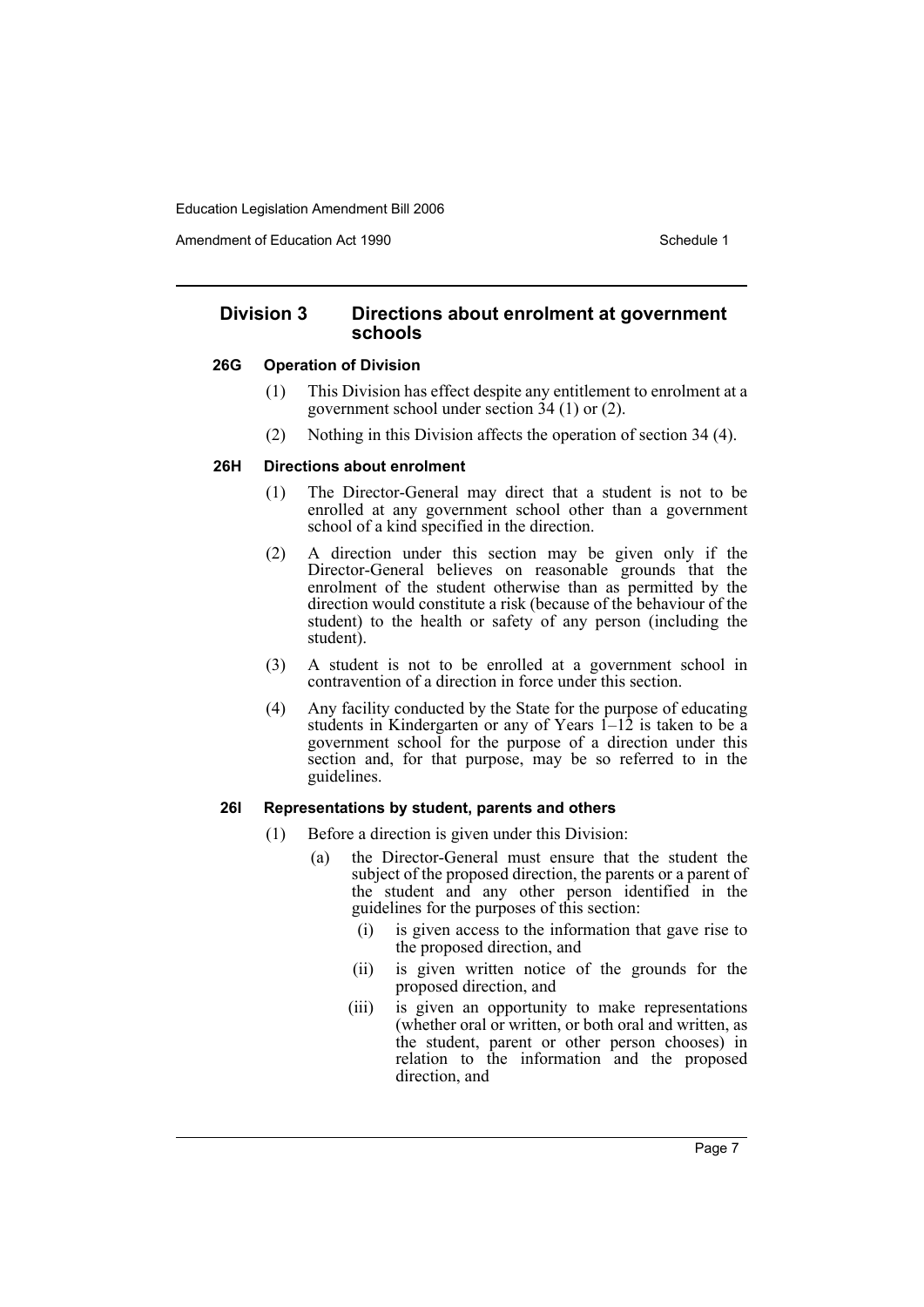- (b) the Director-General must take into consideration any representations so made.
- (2) However, the guidelines may provide that the access, notice and opportunity required by this section may be withheld, in the circumstances specified in the guidelines, from any person referred to in this section.
- (3) Guidelines referred to in subsection (2) must require the access, notice and opportunity concerned to be given to at least one adult person referred to in this section (who may be the student, if the student is an adult).

#### **26J Notice of direction**

The Director-General is to give written notice of a direction under this Division and of the grounds for the direction:

- (a) to the student concerned, and
- (b) to the parents or a parent of the student (unless the guidelines otherwise provide).

### **26K Variation and revocation of direction**

The Director-General may vary or revoke a direction under this Division:

- (a) on the application of the student concerned, or
- (b) on the application of a parent of the student, or
- (c) on the Director-General's own initiative.

#### **Division 4 Guidelines**

#### **26L Issue of guidelines**

- (1) The Minister may from time to time issue guidelines (not inconsistent with this Act or the regulations) for the purposes of this Part.
- (2) The guidelines must make provision with respect to each of the following matters:
	- (a) the general principles that a person must bear in mind when exercising a function under this Part,
	- (b) for the purposes of section 26B, matters that are likely to constitute a risk to the health or safety of any person,
	- (c) the way in which assessments of the kind referred to in section 26B are to be carried out,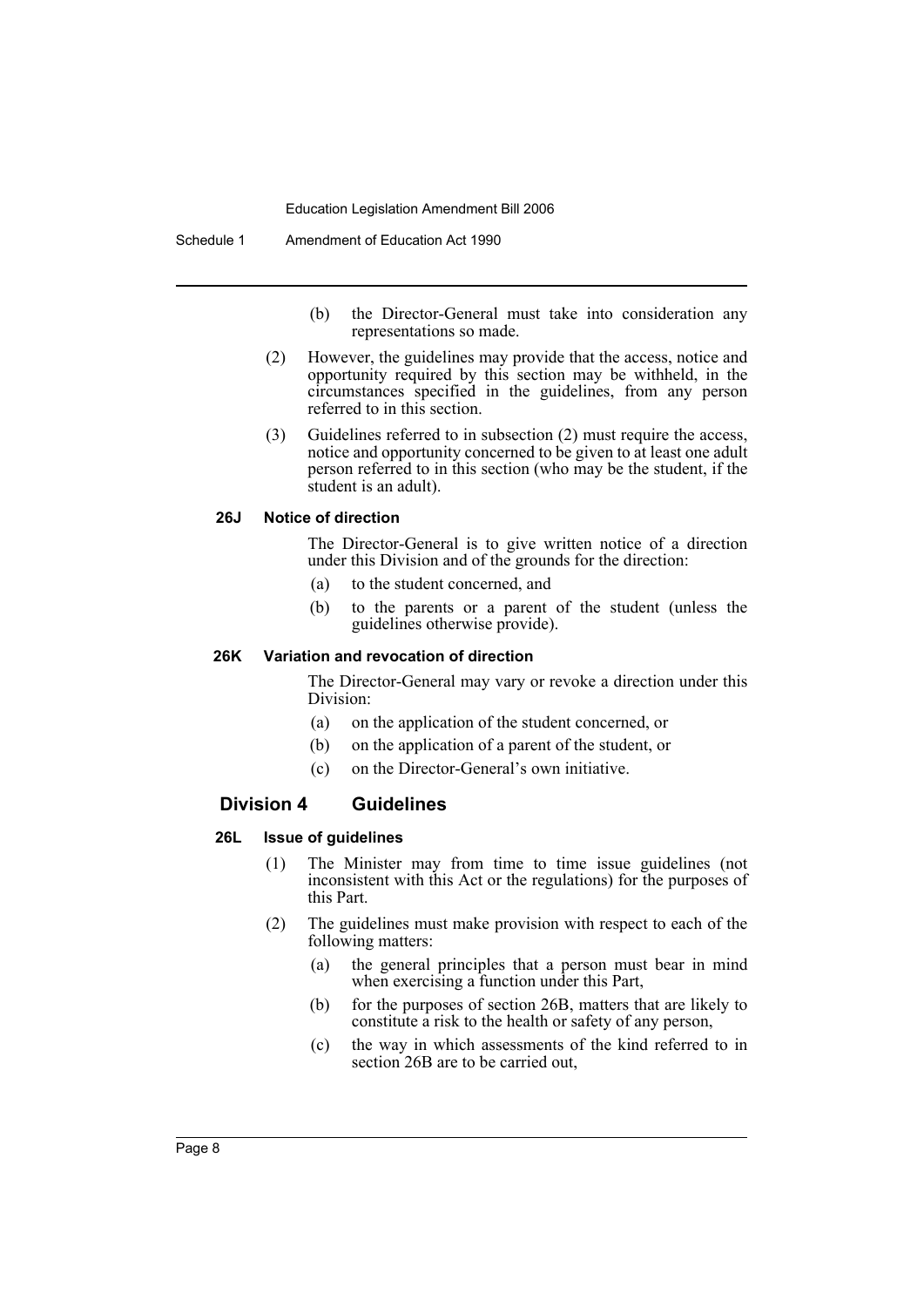Amendment of Education Act 1990 **Schedule 1** Schedule 1

- (d) memoranda of understanding between relevant agencies for the purposes of Division 2, including who may enter memoranda of understanding on behalf of relevant agencies,
- (e) the kind of information that may, or must (if any), be sought under Division 2,
- (f) who may make a request for information under section 26D on behalf of the Department of Education and Training, a non-government schools authority or a school,
- (g) who may provide information on behalf of relevant agencies,
- (h) the circumstances in which a relevant agency may refuse to provide information requested under Division 2,
- (i) the way in which information obtained under Division 2 is to be kept and the length of time that it is to be kept,
- (j) additional circumstances (if any) in which the information may be passed on, and to whom it may be passed on,
- (k) the circumstances in which the Director-General or a school is not required to consult the student concerned or the parents or a parent of the student under section 26E,
- (l) the procedures (other than those required by section 26I) to be followed before a direction under Division 3 is given, varied or revoked by the Director-General,
- (m) the kinds of government schools that may be specified in such a direction,
- (n) the circumstances in which notice of such a direction is not required to be given to the parents of the student concerned,
- (o) the way in which such a direction is to be reviewed following an application for a variation or revocation of it.
- (3) The guidelines may also make provision with respect to such other matters as the Minister considers appropriate.
- (4) The Minister may from time to time amend or revoke the guidelines.
- (5) The guidelines, and any instrument amending or revoking the guidelines, must be published in the Gazette.
- (6) The guidelines as in force from time to time must be made publicly available in such manner as the Minister thinks appropriate.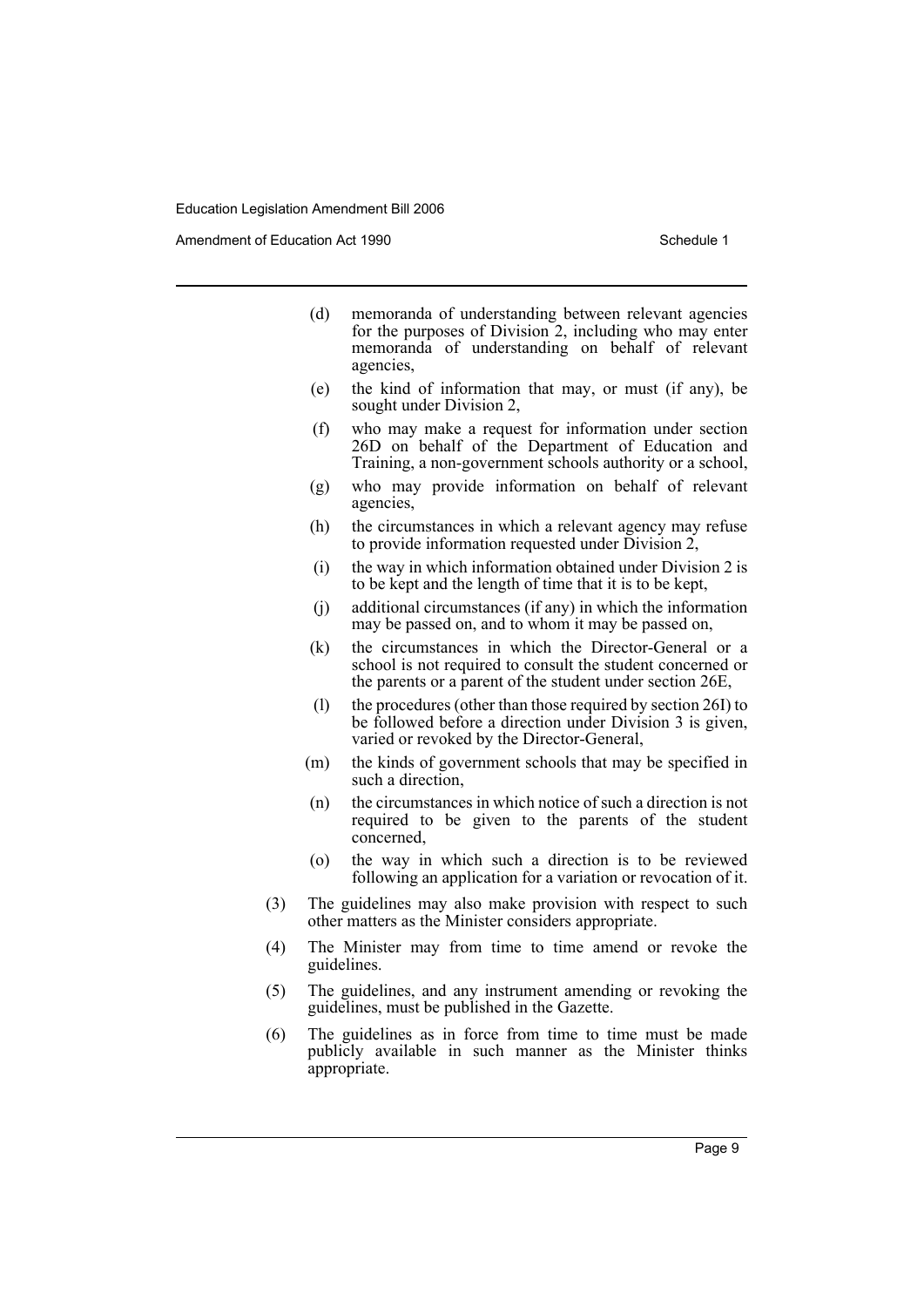Schedule 1 Amendment of Education Act 1990

#### **26M Compliance with guidelines**

It is the duty of any person or agency involved in the administration of, or having functions under, this Part to comply with any applicable guidelines.

#### **[6] Sections 28 (5) (b) and 100 (2) (a)**

Omit "that Director-General" wherever occurring.

Insert instead "the Director-General".

## **[7] Section 28 (5) (e)**

Omit the paragraph. Insert instead:

(e) a nominee of the Director-General who is, in the opinion of the Director-General, a senior member of the Department,

# **[8] Sections 95 (1) (b) (iii) and 102 (2) (h)**

Omit "within the meaning of the *Technical and Further Education Commission Act 1990*" wherever occurring.

#### **[9] Section 107 Applications for review of certain decisions**

Insert after section 107 (1) (e):

(e1) a direction of the Director-General under Division 3 of Part 5A concerning the government schools in which a particular student may be enrolled,

# **[10] Section 107 (2)**

Insert ", direction" after "recommendation".

#### **[11] Section 108 Determination of application by the Tribunal**

Insert ", direction" after "recommendation" in section 108 (1) (a).

### **[12] Section 108 (1) (a1)**

Insert after section 108 (1) (a):

(a1) in the case of an application for the review of a direction of the Director-General concerning the government schools in which a particular student may be enrolled recommend to the Minister that the direction be varied or revoked, or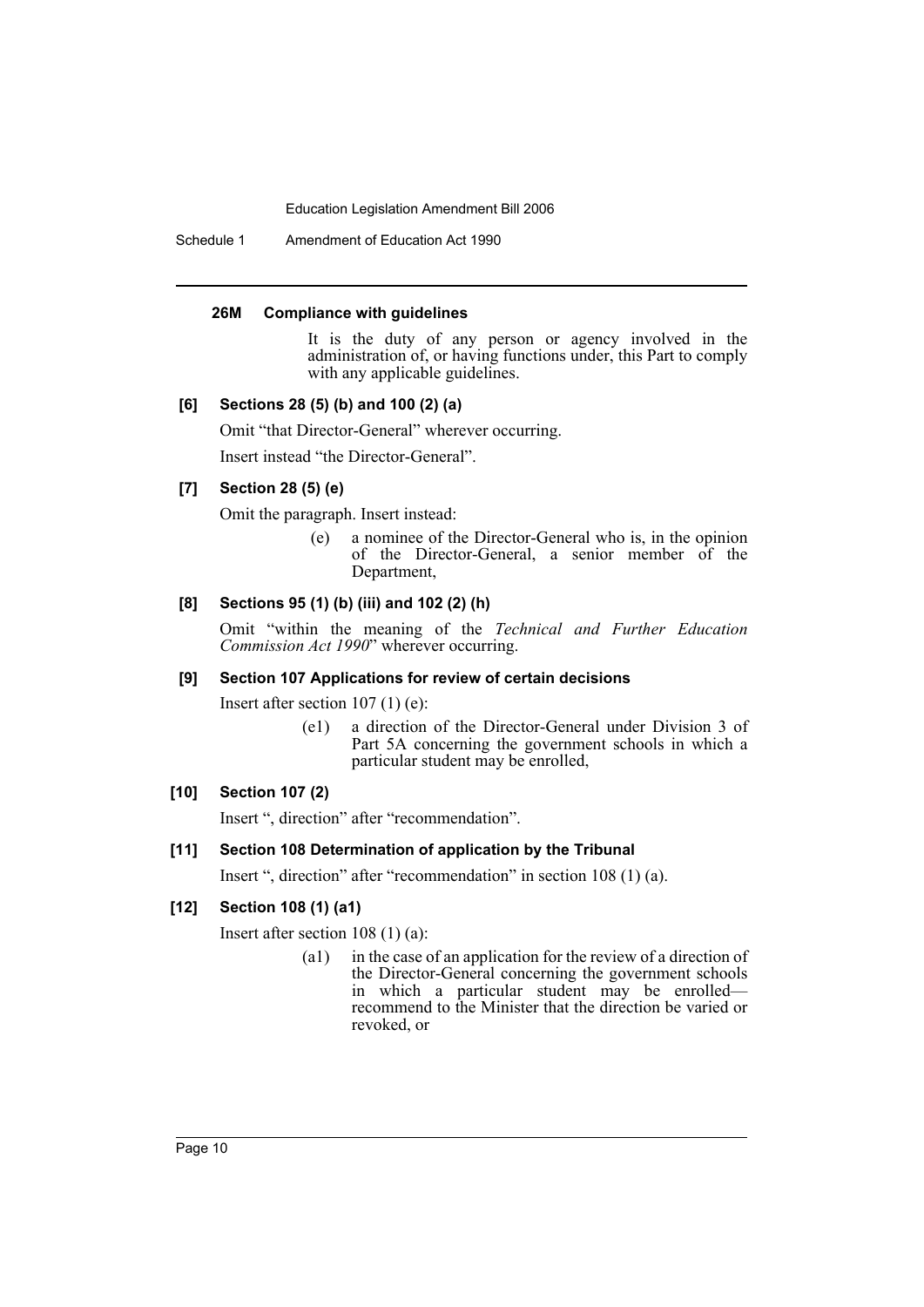Amendment of Education Act 1990 Schedule 1

## **[13] Section 123 Evidence**

Insert after section 123 (3):

- (4) In any proceedings under this Act for an offence against section  $23$  (1) (a), a certificate purporting to be signed by the Director-General stating that, to the best of the Director-General's belief, on any day specified in the certificate:
	- (a) a child was not enrolled as a student at a government school or registered non-government school, and
	- (b) the child was not registered for home schooling,

is admissible in evidence and is prima facie evidence that the child was not so enrolled or registered.

### **[14] Schedule 3 Savings, transitional and other provisions**

Insert at the end of clause 2 (1):

*Education Legislation Amendment Act 2006*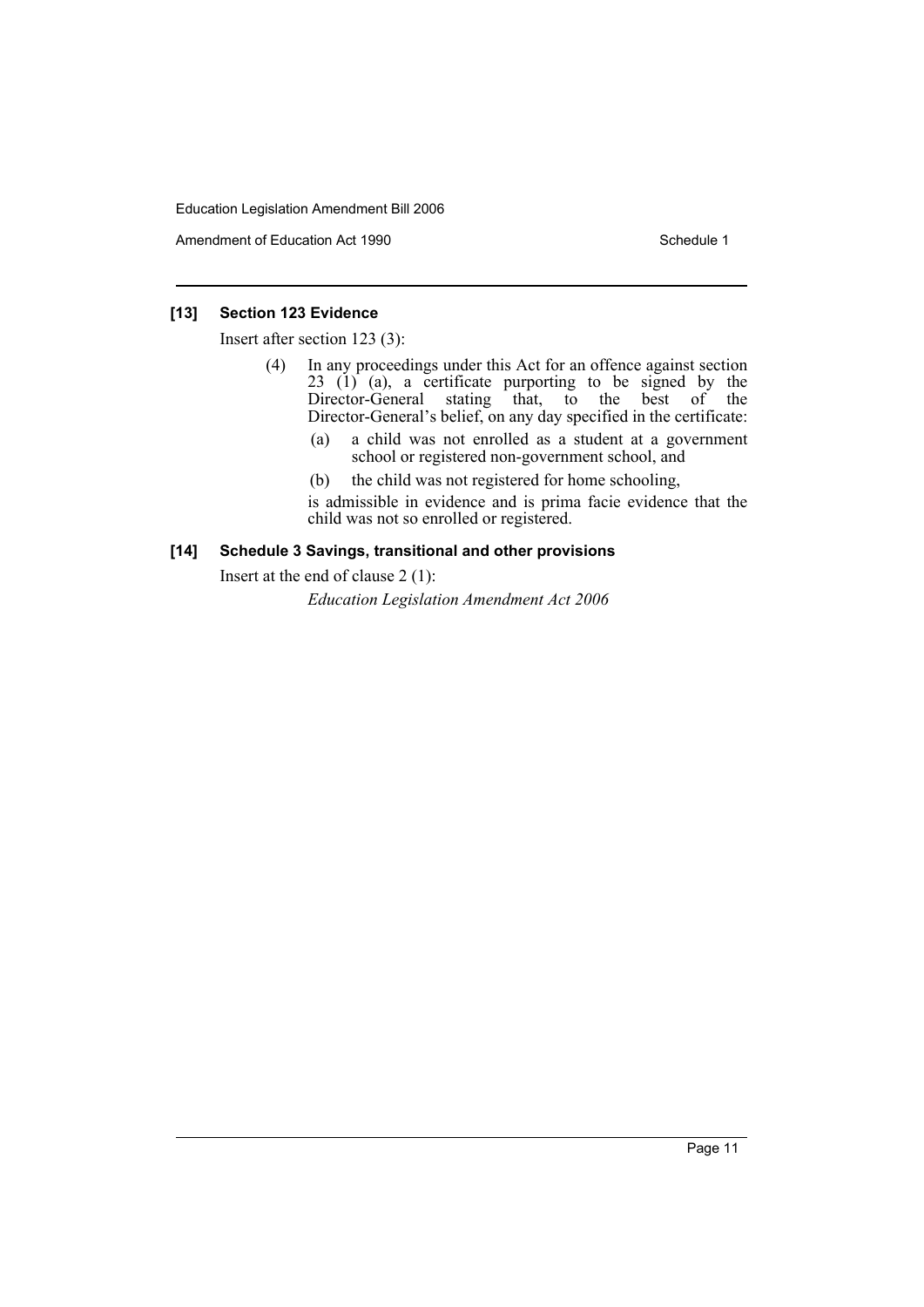Schedule 2 Amendment of Education Regulation 2001

# <span id="page-12-0"></span>**Schedule 2 Amendment of Education Regulation 2001**

(Section 4)

## **Clause 5 Publication of results and other matters: section 18A**

Insert after clause 5 (1) (b):

(c) results of annual assessments of the academic performance of students contained in reports to parents on student achievement.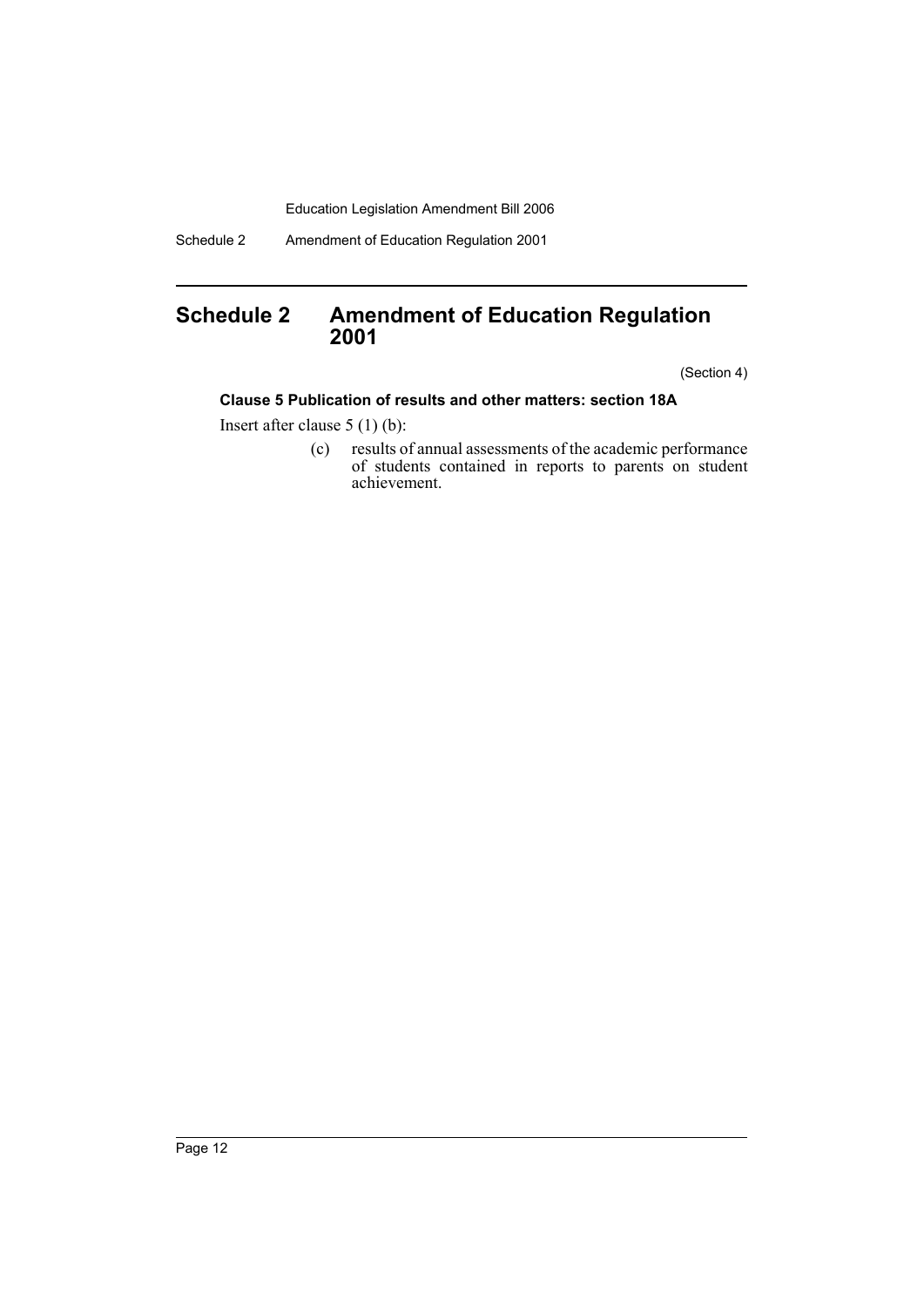Amendment of Education (School Administrative and Support Staff) Act 1987

Schedule 3

# <span id="page-13-0"></span>**Schedule 3 Amendment of Education (School Administrative and Support Staff) Act 1987**

(Section 5)

## **[1] Section 34 Delegation by Director-General**

Omit ", other than this power of delegation".

## **[2] Section 34 (2)**

Insert at the end of section 34:

(2) If:

- (a) a function of the Director-General is delegated to a person in accordance with subsection (1), and
- (b) the instrument of delegation authorises the sub-delegation of the function,

then, subject to any conditions to which the delegation is subject, the person to whom the function is delegated may sub-delegate the function to any other person to whom the function may be delegated under subsection (1).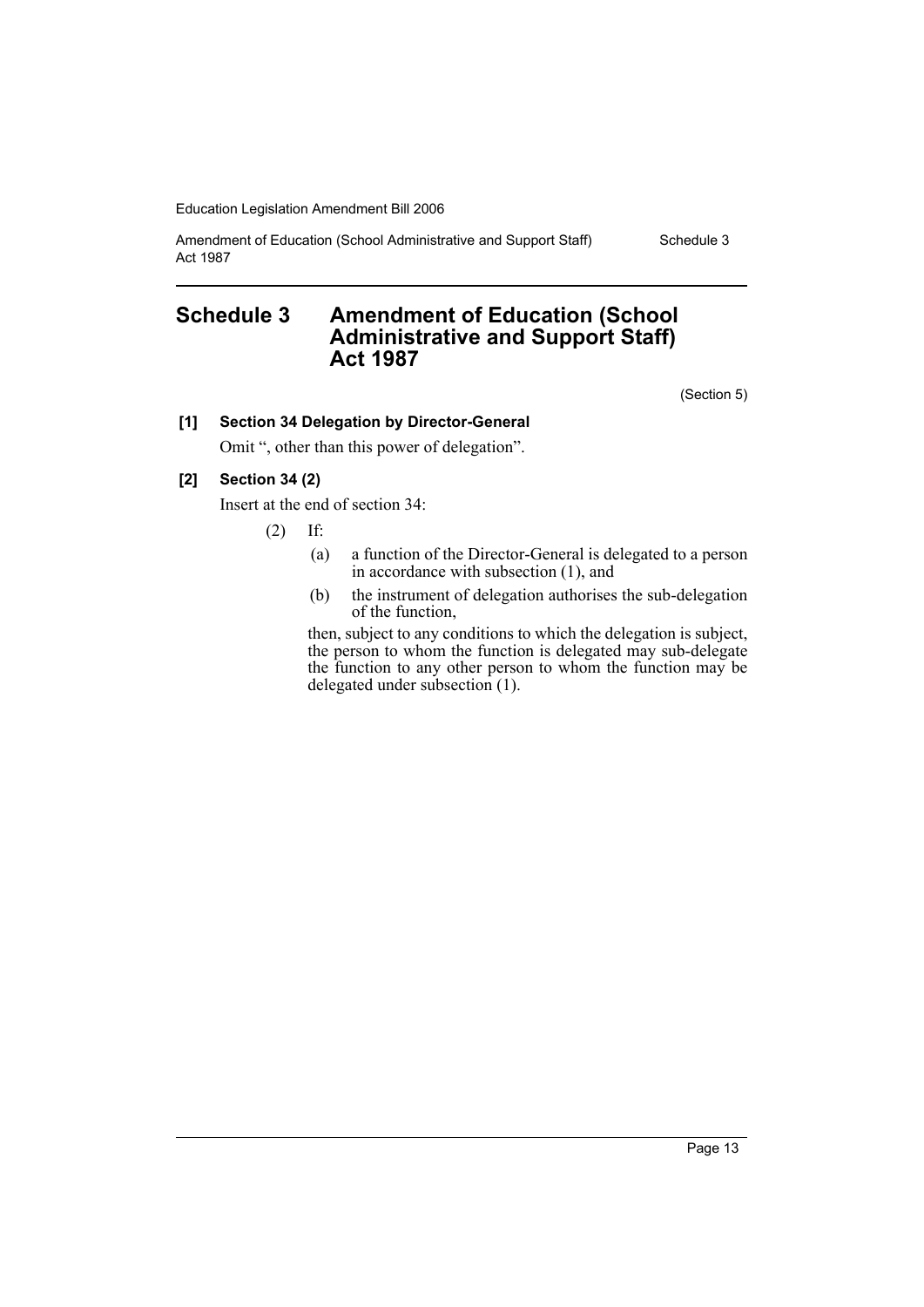Schedule 4 Amendment of Teaching Service Act 1980

# <span id="page-14-0"></span>**Schedule 4 Amendment of Teaching Service Act 1980**

(Section 6)

**[1] Section 99 Making of regulations by Governor**

Omit the section.

#### **[2] Section 100 Regulations**

Omit "The Director-General may, with the approval of the Governor," from section 100 (1).

Insert instead "The Governor may".

## **[3] Section 100 (1) (j)**

Omit "(Schedule 3 excepted)" wherever occurring.

#### **[4] Schedule 3 Savings and transitional provisions**

Insert at the end of clause 2 (1):

*Education Legislation Amendment Act 2006*

#### **[5] Schedule 3, Part 5**

Insert after Part 4:

# **Part 5 Provisions consequent on enactment of Education Legislation Amendment Act 2006**

#### **21 Existing regulations**

- (1) Any regulation under this Act that was made, or that purports to have been made, before the date of assent to the *Education Legislation Amendment Act 2006*, whether by the Governor or by the Director-General:
	- (a) in relation to matters arising before that date, is taken to have been validly made and always to have had effect regardless of by whom it was made, and
	- (b) in relation to matters arising on or after that date, is taken to have been validly made and has effect, and may be repealed or amended, as if it had been made by the Governor.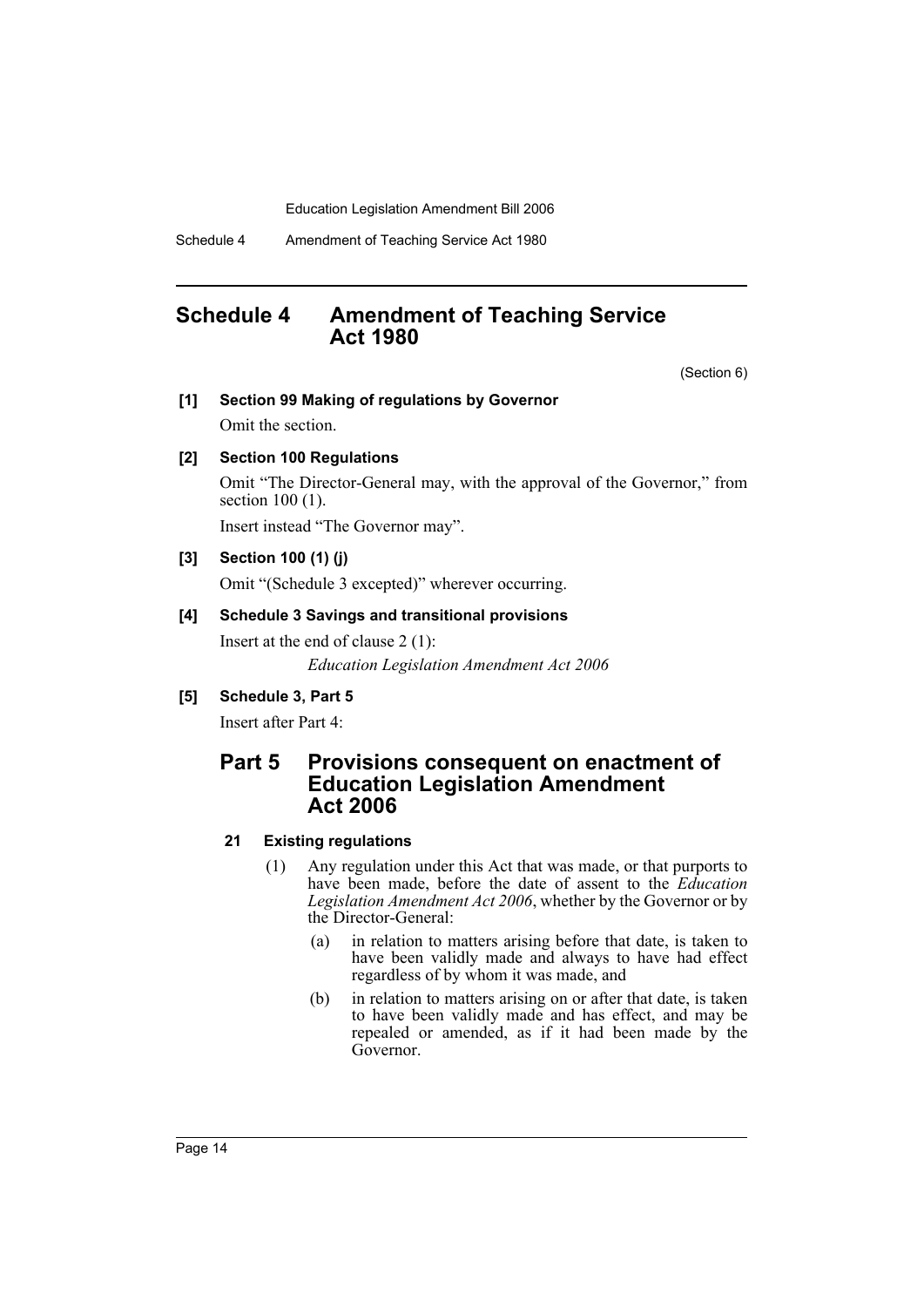Amendment of Teaching Service Act 1980 Schedule 4

- (2) Anything done or omitted to be done in accordance with, or in contravention of, a regulation referred to in subclause (1) has the same effect, and is taken always to have had the same effect, as it would have had were this clause to have been in force when it was done or omitted to be done.
- (3) Any reference in this clause to making a regulation includes a reference to approving the making of a regulation.